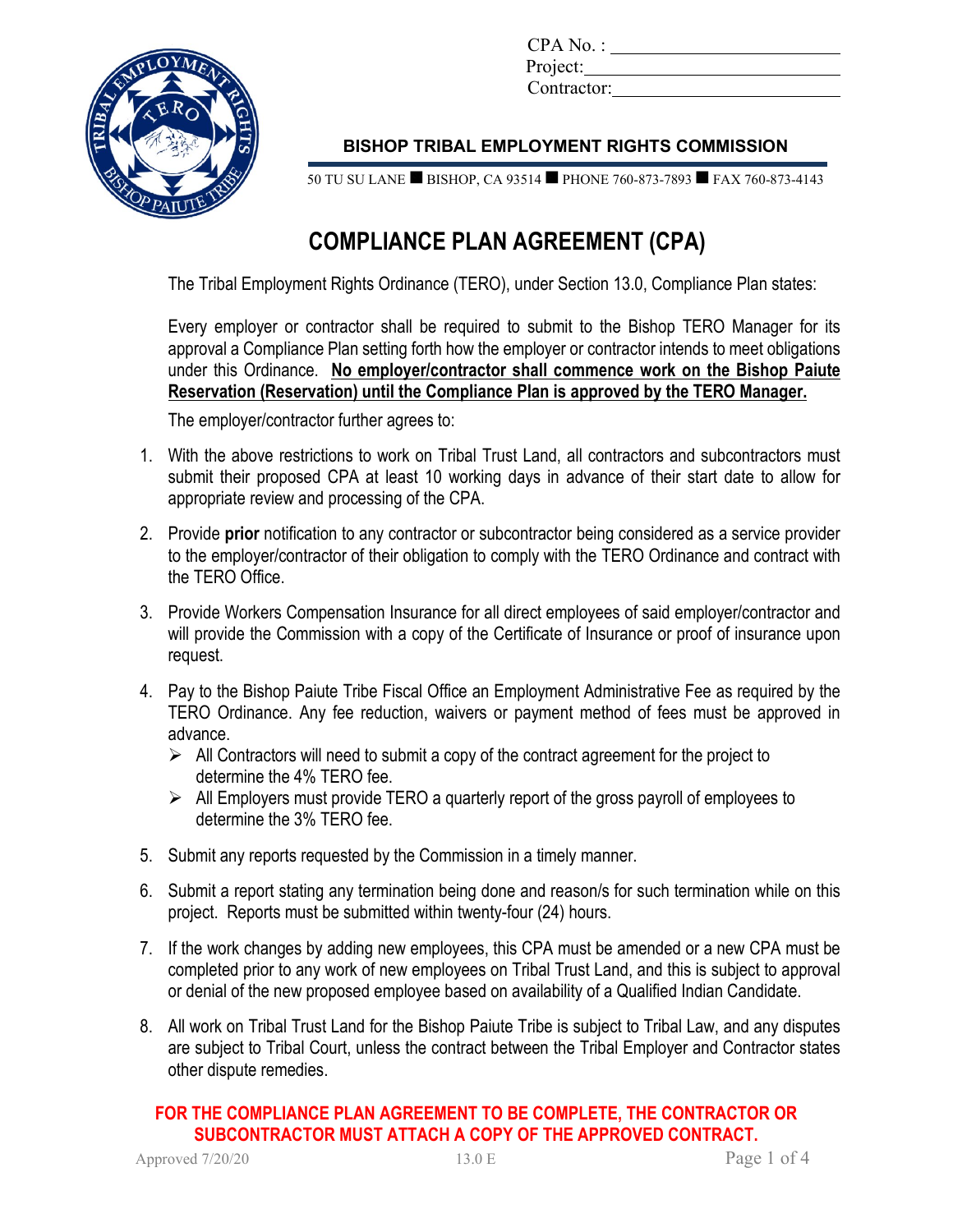# **I. GENERAL INFORMATION**

| State:<br>City:<br>Zip:<br><u> The Communication of the Communication</u><br>C. Description of work or activity to be conducted on the Reservation:<br>Operating as:<br>□ Contractor □ Subcontractor □ Employer/Business<br>1. Name of primary contractor for whom you subcontract: ________________________<br>2.<br>Must provide list of Sub-contractors (All sub-contractors will be required to submit a CPA):<br>E. Union Contractor $\Box$ Yes $\Box$ No If yes, please provide Union number: __________________________ |                               |
|--------------------------------------------------------------------------------------------------------------------------------------------------------------------------------------------------------------------------------------------------------------------------------------------------------------------------------------------------------------------------------------------------------------------------------------------------------------------------------------------------------------------------------|-------------------------------|
|                                                                                                                                                                                                                                                                                                                                                                                                                                                                                                                                |                               |
|                                                                                                                                                                                                                                                                                                                                                                                                                                                                                                                                |                               |
|                                                                                                                                                                                                                                                                                                                                                                                                                                                                                                                                |                               |
|                                                                                                                                                                                                                                                                                                                                                                                                                                                                                                                                |                               |
|                                                                                                                                                                                                                                                                                                                                                                                                                                                                                                                                |                               |
|                                                                                                                                                                                                                                                                                                                                                                                                                                                                                                                                |                               |
|                                                                                                                                                                                                                                                                                                                                                                                                                                                                                                                                |                               |
|                                                                                                                                                                                                                                                                                                                                                                                                                                                                                                                                |                               |
|                                                                                                                                                                                                                                                                                                                                                                                                                                                                                                                                |                               |
|                                                                                                                                                                                                                                                                                                                                                                                                                                                                                                                                |                               |
|                                                                                                                                                                                                                                                                                                                                                                                                                                                                                                                                |                               |
|                                                                                                                                                                                                                                                                                                                                                                                                                                                                                                                                |                               |
|                                                                                                                                                                                                                                                                                                                                                                                                                                                                                                                                |                               |
|                                                                                                                                                                                                                                                                                                                                                                                                                                                                                                                                |                               |
|                                                                                                                                                                                                                                                                                                                                                                                                                                                                                                                                |                               |
|                                                                                                                                                                                                                                                                                                                                                                                                                                                                                                                                |                               |
| A. Specify the number of employees to be used on the job/project, including occupational positions<br>and wage scales:                                                                                                                                                                                                                                                                                                                                                                                                         |                               |
| Number of Employees on this project: __________ (please list below the positions)                                                                                                                                                                                                                                                                                                                                                                                                                                              |                               |
| NATIVE AMERICAN Y/N<br><b>POSITION</b><br>WAGE SCALE                                                                                                                                                                                                                                                                                                                                                                                                                                                                           | <b>TRIBAL AFFILIATION</b>     |
|                                                                                                                                                                                                                                                                                                                                                                                                                                                                                                                                | <b>EMPLOYMENT INFORMATION</b> |

(Use additional sheets as needed)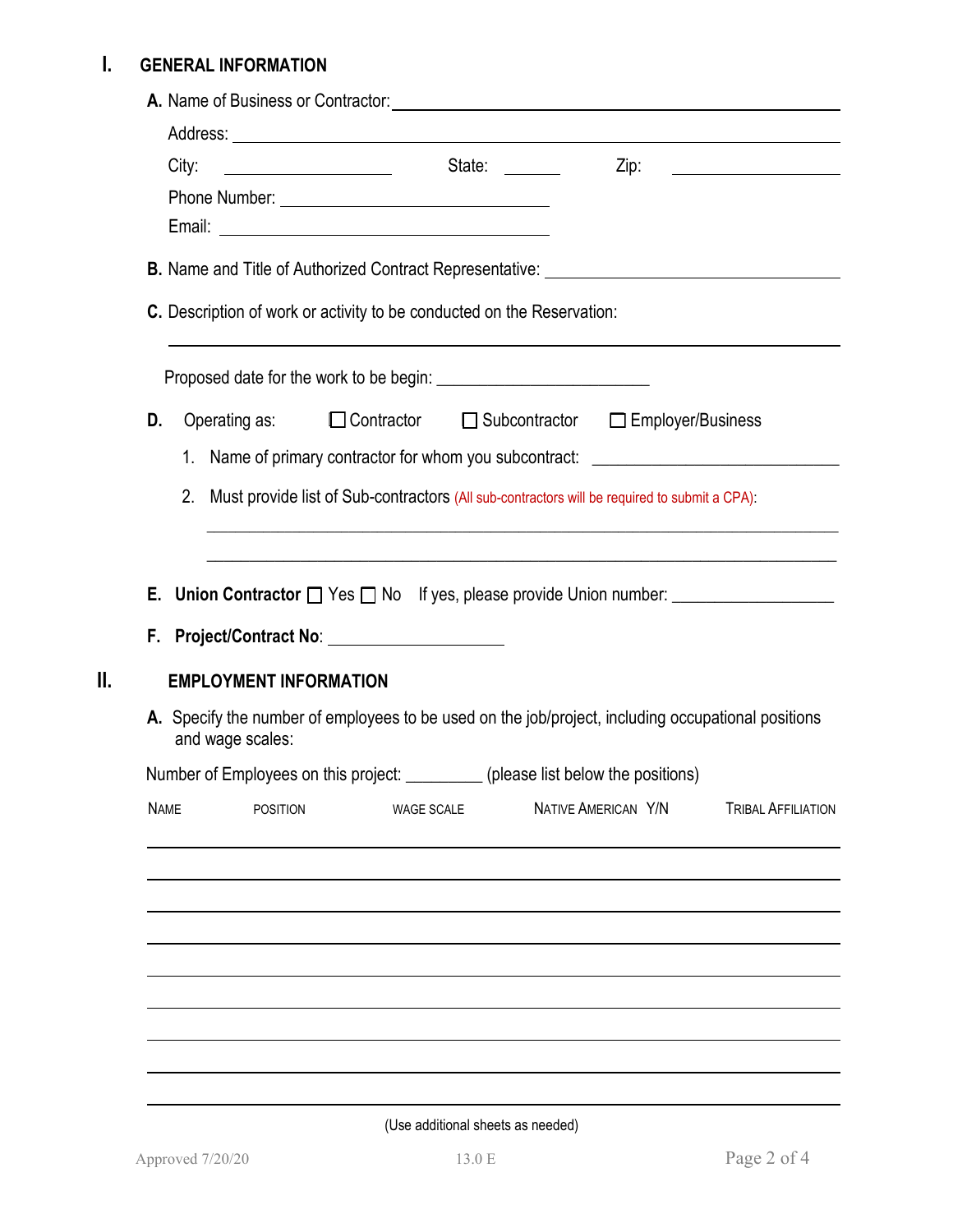**B.** Pursuant to Section 6.0, subsection 6.7 of the TERO Ordinance, the employer agrees to notify the Commission or its representative for referrals for any employment positions which may occur on this job/project, whether or not such positions are presently included in this Compliance Plan. All contractors will be required to contact the TERO Office for recruiting and placement services on all non-key positions. The TERO Office shall be given a minimum of (48) Forty-Eight hours to provide a qualified referral.

|  | TERO Referrals for this project: (This section is to be completed by a TERO Representative) |
|--|---------------------------------------------------------------------------------------------|
|--|---------------------------------------------------------------------------------------------|

| <b>NAME</b> | <b>POSITION</b> | <b>WAGE</b> | START DATE/ END DATE |
|-------------|-----------------|-------------|----------------------|
|             |                 |             |                      |
|             |                 |             |                      |
|             |                 |             |                      |
|             |                 |             |                      |

#### **III. TEMPORARY TERO EXEMPTION FROM TRIBAL PREFERENCE TIER- For Construction Contractors** (Please list all your workers that are not Native American)

In accordance with the TERO Ordinance, Section 6.0, Tribal Indian Employment Preference Policy and Procedures, the contractor requests exemption(s) to Tribal Indian Preference Tier, as follows:

| Name                | Reason (Key Employee, Specialized Position or No Natives Available)                                                  | Approved Y/N |
|---------------------|----------------------------------------------------------------------------------------------------------------------|--------------|
|                     |                                                                                                                      |              |
|                     |                                                                                                                      |              |
|                     |                                                                                                                      |              |
|                     |                                                                                                                      |              |
|                     |                                                                                                                      |              |
|                     |                                                                                                                      |              |
|                     |                                                                                                                      |              |
|                     |                                                                                                                      |              |
|                     |                                                                                                                      |              |
|                     |                                                                                                                      |              |
|                     |                                                                                                                      |              |
|                     | Note: The Commission reserves the right to revoke any and all exemptions.                                            |              |
| Special conditions: | <u> 2001 - Jan James James James James James James James James James James James James James James James James J</u> |              |